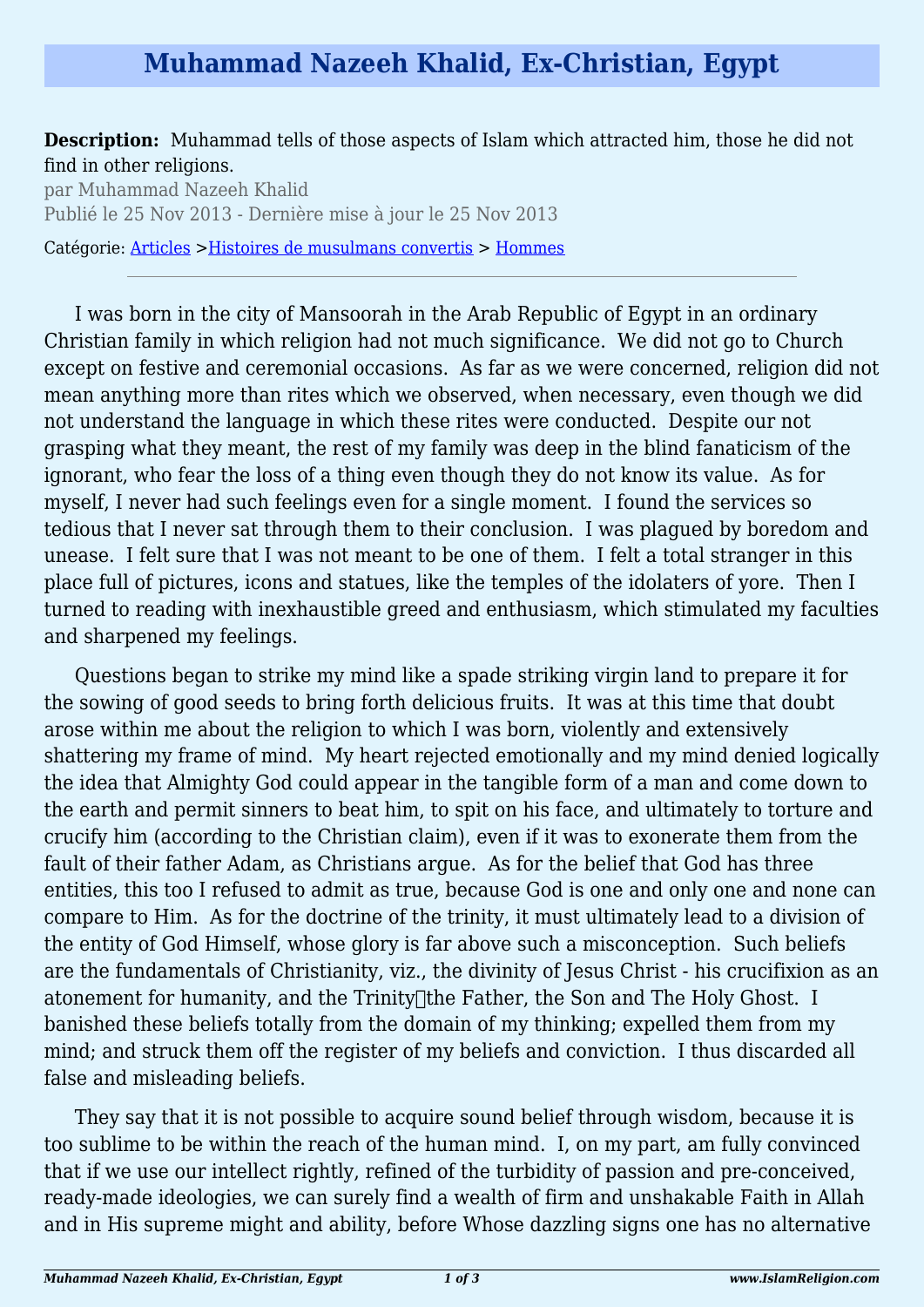but to surrender in humility and helplessness. Thus did I cross over the mountains of doubt of firm belief: the true religion of Allah which is Islam.

# **Revealed Religions**

I studied the Judaism and Christianity as well other, such as Buddhism, Taoism, Zoroastrianism, etc. In some I found traces of high morals and philosophy of the sort to guide man to ideal conduct. But when it comes to formulating a definition of Allah, they go too far, either by supposing many gods, each of them entrusted with the management of one specific department of the affairs of the world, or by presenting Allah in tangible form, resembling very closely the forms and shapes of earthly creatures. These gods indulge both in serious activities and in vengeful pranks, express anger, eat and drink, and generally behave as mortals do.

As for Islam, it is the religion of nature. Almighty Allah has purified it of all material and tangible forms, and raised it to the highest degree of spiritualism and purity. Islam confirms that Allah possesses, will, wisdom, discretion, knowledge and authority. According to Islam, Allah beautiful names are attributes which cannot be separated from His Being under any circumstances. It also emphasizes His oneness, which is not shared by anyone, and His existence for all eternity, as mentioned in Surah 112.

### **"Say He is Allah the One and Only. Allah, the Absolute, the Eternal. He begot none, nor was He begotten. And no one is comparable to Him."**

Thus did Islam attract me to its sublime and sacred fold $\Box$ Islam the purest and most sublime of the revealed religions, unsullied by apostasy or the doctrine of incarnation.

## **Acceptance of Islam**

On the 8th of Ramadan I entered the mosque for the first time with two companions. My soul and conscience became purified in the melting pot of magnificent faith. I underwent that sweet, pleasant experience which opened to me the door of salvation. Every bit of my body pulsated with a pious soaring, high in the high heavens. Neither did I feel disgusted nor perplexed $\Box$ No, never. It was the radiation of brilliant light which shone outside and inside of me which acquainted me with who I really was. Soft, soothing, melodious inner voices whispered to me that from now onwards, till the end of my life, my path was Islam. In this moment which rose high above the summits of time, I stood before Allah, the One and Only, the Almighty, the Forgiving. His most High Spirit embraced me and asked me to resign myself to His care after the period of my prolonged loss and misfortune. Immediately after concluding the prayer, I took the Holy Book at the gate of the Al-Husain mosque, and came back home imbibing enlightenment from the seas of its sacred verses and its eternal, clear wisdom by which I was thoroughly overwhelmed. This is the Book of **God "about which there is no doubt." "Falsehood cannot come at it from before it or behind it." (Quran 41:32)**

It shall remain preserved till the end of the world without distortion or change.